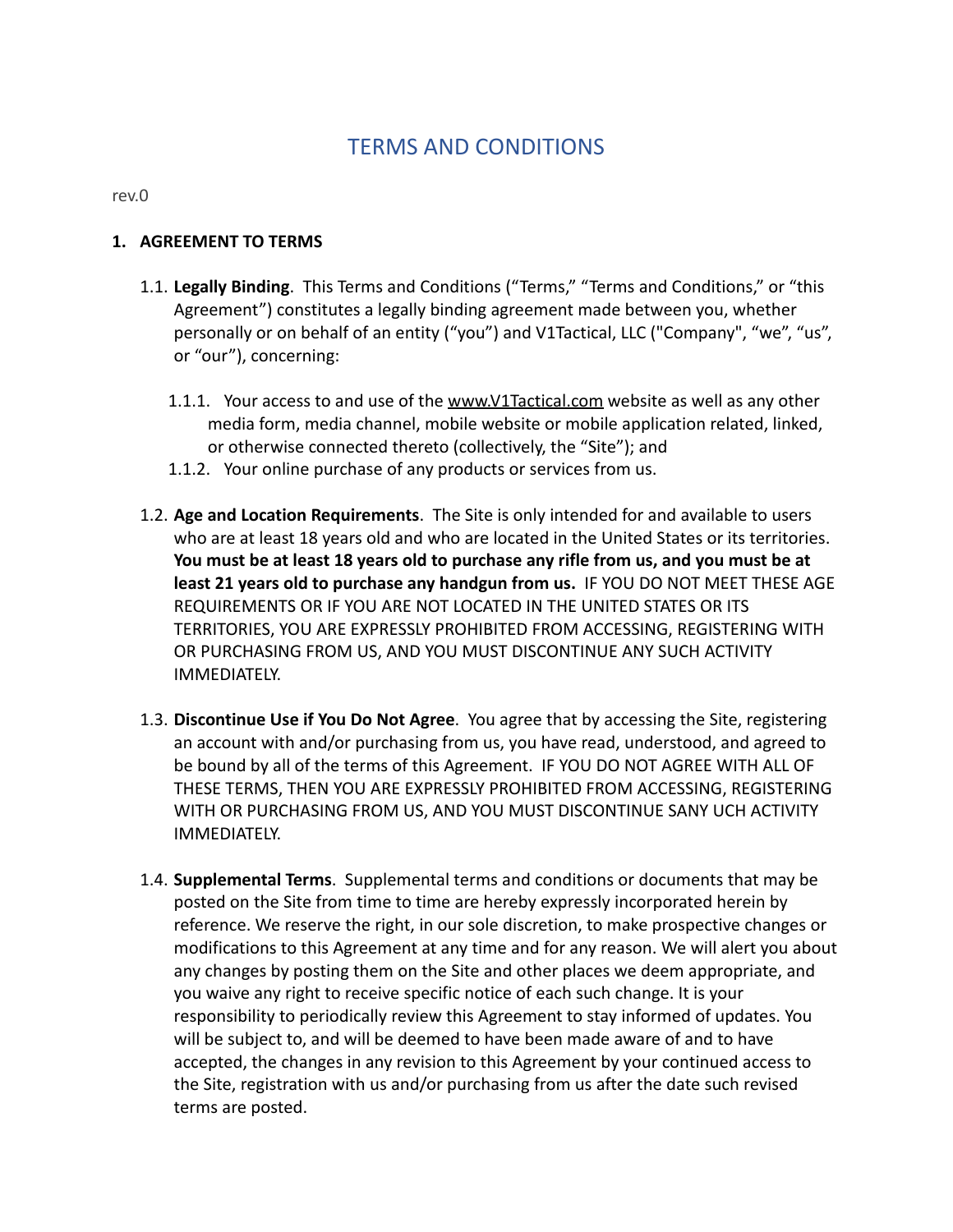# **2. USE OF THE SITE—RESPONSIBLE CONDUCT**

By visiting the Site, you agree to use the Site and any associated information or tools only for the purposes intended as permitted by (a) the terms of this Agreement, and (b) applicable laws, regulations and generally accepted practices or guidelines. By way of example (and not limitation), you understand and agree that:

- **2.1. Registration**. In order to access the Site, you may be required to register provide certain information about yourself (such as identification, contact details, etc.). You agree that any information you provide will always be accurate, correct, and up to date.
- **2.2. Legal Requirements**. You have familiarized yourself with the laws of your state governing the purchase and sale of firearms and firearms accessories. It is your responsibility to be familiar with their own local and state firearm related laws, restrictions and ownership requirements.
- **2.3. Confidentiality**. You are responsible for maintaining the confidentiality of any login information associated with any account you create with us, and you are responsible for all activities that occur under your account.
- **2.4. No Unauthorized Access**. Accessing (or attempting to access) any portion of the Site by any means other than through the means we provide is strictly prohibited. You specifically agree not to access (or attempt to access) any portion of the Site through any automated, unethical or unconventional means, including, without limitation, the use of robots, "bots," or "spiders."
- **2.5. No Links**. You may not post a link to the Site without our express permission.
- **2.6. No Disruption or Interference**. You are strictly prohibited from engaging in any activity that disrupts or interferes with operation of the Site, including, without limitation, our servers and/or networks.
- **2.7. No Unauthorized Use**. You are strictly prohibited from attempting to copy, duplicate, reproduce, sell, trade, or resell the Site or any information or tools on the Site.
- **2.8. Responsibility for Our Damages or Loss**. You are solely responsible for any consequences, losses, or damages that we may directly or indirectly incur or suffer due to any unauthorized activities you conduct, as explained above, and you may incur criminal or civil liability.
- **2.9. Use of Open Communications**. We may provide various open communication tools on our website, such as blog comments, blog posts, public chat, forums, message boards, newsgroups, product ratings and reviews, and various social media services. You understand that generally we do not pre-screen or monitor the content posted by users of these various communication tools, which means that if you choose to use these tools to submit any type of content to our website, it is your responsibility to use these tools in a responsible and ethical manner. By posting information or otherwise using any open communication tools as mentioned, you agree that you will not upload, post, share, or otherwise distribute any content that:
	- 2.9.1. Is illegal, threatening, defamatory, abusive, harassing, degrading, intimidating, fraudulent, deceptive, invasive, racist, or contains any type of suggestive, inappropriate, or explicit language;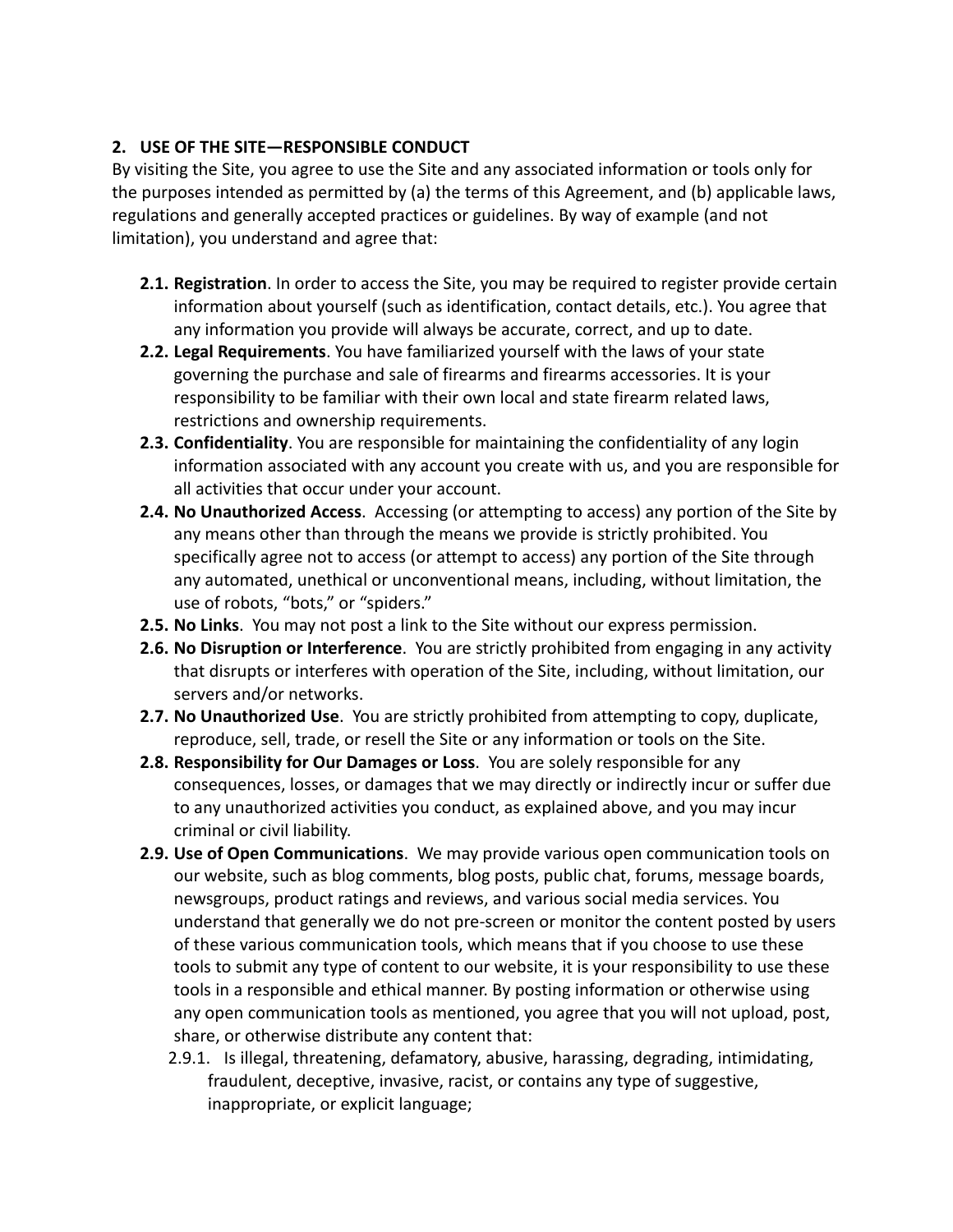- 2.9.2. Infringes on any trademark, patent, trade secret, copyright, or other proprietary right of any party;
- 2.9.3. Contains any type of unauthorized or unsolicited advertising; and/or
- 2.9.4. Impersonates any person or entity, including, without limitation, any of our employees and/or representatives.
- **2.10. Removal of Content**. We have the right at our sole discretion to remove any content you post that we feel, in our sole and exclusive judgment, does not comply with this Agreement, along with any content that we feel is otherwise offensive, harmful, objectionable, inaccurate, or violates any third-party copyrights or trademarks. We are not responsible for any delay or failure in removing such content. If you post content that we choose to remove, you hereby consent to such removal and to waive any claim against us relating thereto.
- **2.11. No Company Liability for Your Content**. We do not assume any liability for any content posted by you or any other third-party users of our website. However, any content posted by you using any open communication tools on our website, provided that it doesn't violate or infringe on any 3rd party copyrights or trademarks, becomes the property of V1Tactical, LLC, and as such, gives us a perpetual, irrevocable, worldwide, royalty-free, exclusive license to reproduce, modify, adapt, translate, publish, publicly display and/or distribute as we see fit. This only refers and applies to content posted via open communication tools as described, not information that is provided as part of the registration process.
- **2.12. Indemnity**. You agree to indemnify and hold harmless V1Tactical, LLC, our affiliates, and our directors, officers, managers, employees, donors, agents, and licensors, from and against all losses, expenses, damages and costs, including, without limitation, reasonable attorneys' fees, resulting from any violation of this Agreement or your failure to fulfill any obligations relating to your account incurred by you (or any other person using your account). In the event of any claim for which we are entitled to indemnification under this Agreement, we shall have the right to counsel of our choosing, and we shall also have the right to defend or settle any such claim in our sole discretion. You agree to cooperate with us in defense of any such claim.

**3. COPYRIGHTS/TRADEMARKS**. All content and materials available on the Site, including, but not limited to, text, graphics, website name, code, images and logos, are the intellectual property of V1Tactical, LLC, and are protected by applicable copyright and trademark law. Any inappropriate use, including but not limited to the reproduction, distribution, display or transmission of any content on the Site is strictly prohibited without our express written permission. Nevertheless, Permission is granted to electronically copy and print hard copy portions of the Site for the sole purpose of placing an order with us or purchasing products from us. You may display and, subject to any expressly stated restrictions or limitations relating to specific material, download or print portions of the material from the different areas of the Site solely for your own non-commercial use, to place an order with us or to purchase our products.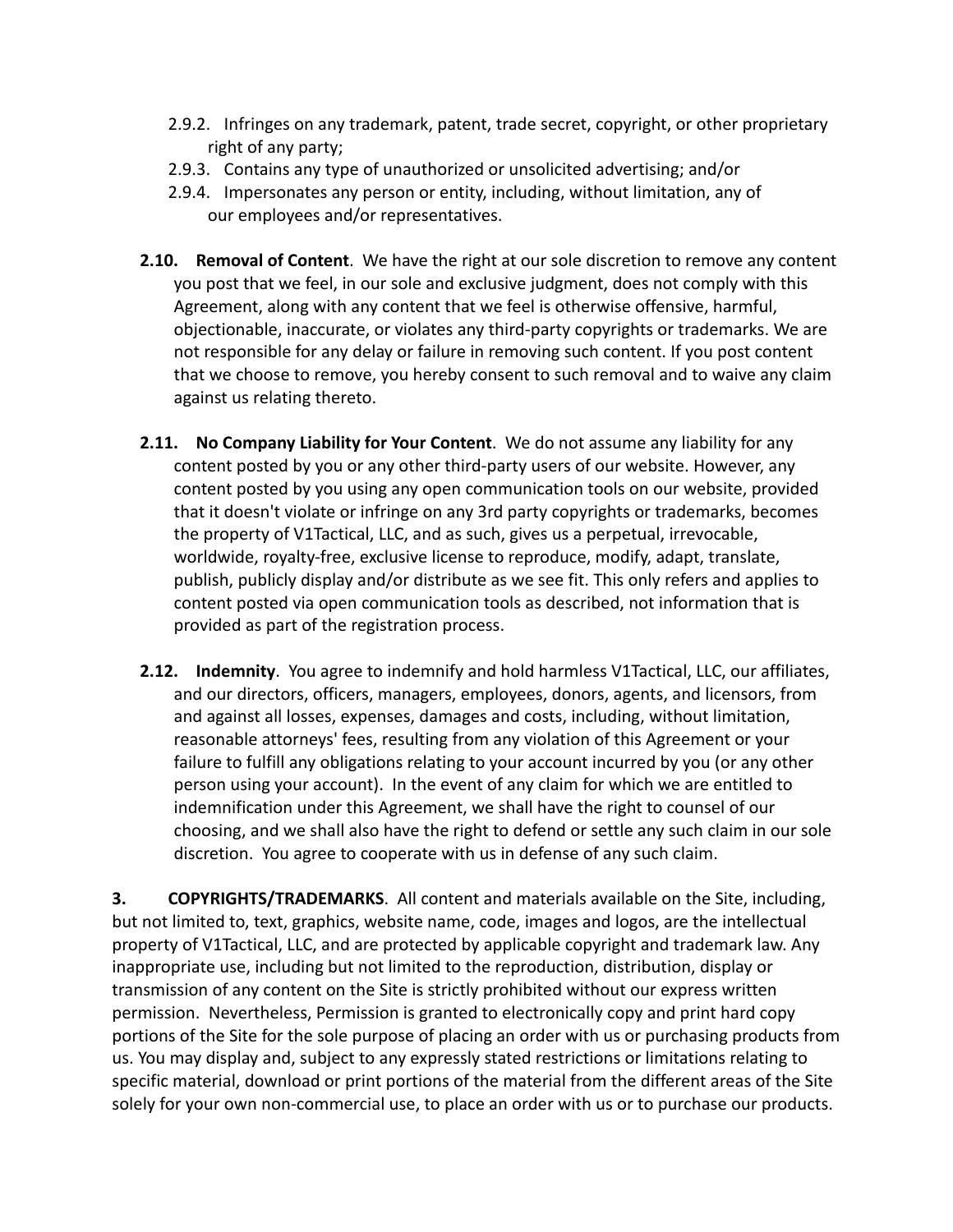Any other use, including but not limited to the reproduction, distribution, display or transmission of the content of this site is strictly prohibited without our express written permission.

**4. TERMINATION OF USE.** We may, at our sole discretion, suspend or terminate your access to all or part of the Site and/or your account with us, with or without notice and for any reason, including, without limitation, breach of this Agreement. In connection with your account registration in particular, we reserve the right to remove, reclaim, or change a username you select if we determine, in our sole discretion, that such username is inappropriate, obscene, or otherwise objectionable. Any suspected illegal, fraudulent or abusive activity may be grounds for terminating your relationship and may be referred to appropriate law enforcement authorities. Upon suspension or termination, your right to use the Site and any information or tools derived from it will immediately cease, and we reserve the right to remove or delete any information that you may have on file with us, including any account or login information.

5. **PRIVACY POLICY.** We care about data privacy and security. By accessing the Site, registering for an account, and/or purchasing from us, you agree to be bound by our Privacy Policy posted on the Site, which is incorporated into this Agreement.

**6. LIMITATION OF WARRANTIES IN CONNECTION WITH THE SITE**. By using the Site, you understand and agree that all information and resources we provide are "as is" and "as available." This means that we do not represent or warrant to you that:

- 6.1. The use of the information or resources will meet your needs or requirements;
- 6.2. The use of the information or resources will be uninterrupted, timely, secure or free from errors;
- 6.3. The information or resources will be accurate or reliable; or
- 6.4. Any defects in the operation or functionality of the Site will be repaired or corrected.

Furthermore, you understand and agree that:

- 6.5. Any content downloaded or otherwise obtained through the use of the Site is done at your own discretion and risk, and that you are solely responsible for any damage to your computer or other devices for any damage or loss of data that may result from the download of such content; AND
- 6.6. No information or advice we provide, whether expressed, implied, oral or written, shall create any warranty, guarantee, or conditions of any kind, except for those expressly outlined in this Agreement or in specific V1Tactical product warranties.

7. **DOING BUSINESS WITH US—ELECTRONIC COMMUNICATIONS AND SIGNATURES**. You consent to receive electronic communications, and you agree that all agreements, notices, disclosures, and other communications we provide to you electronically satisfy any legal requirement that such communication be in writing. **YOU HEREBY AGREE TO THE USE OF ELECTRONIC SIGNATURES, CONTRACTS, ORDERS, AND OTHER RECORDS, AND TO ELECTRONIC DELIVERY OF NOTICES, POLICIES, AND RECORDS OF TRANSACTIONS INITIATED OR COMPLETED**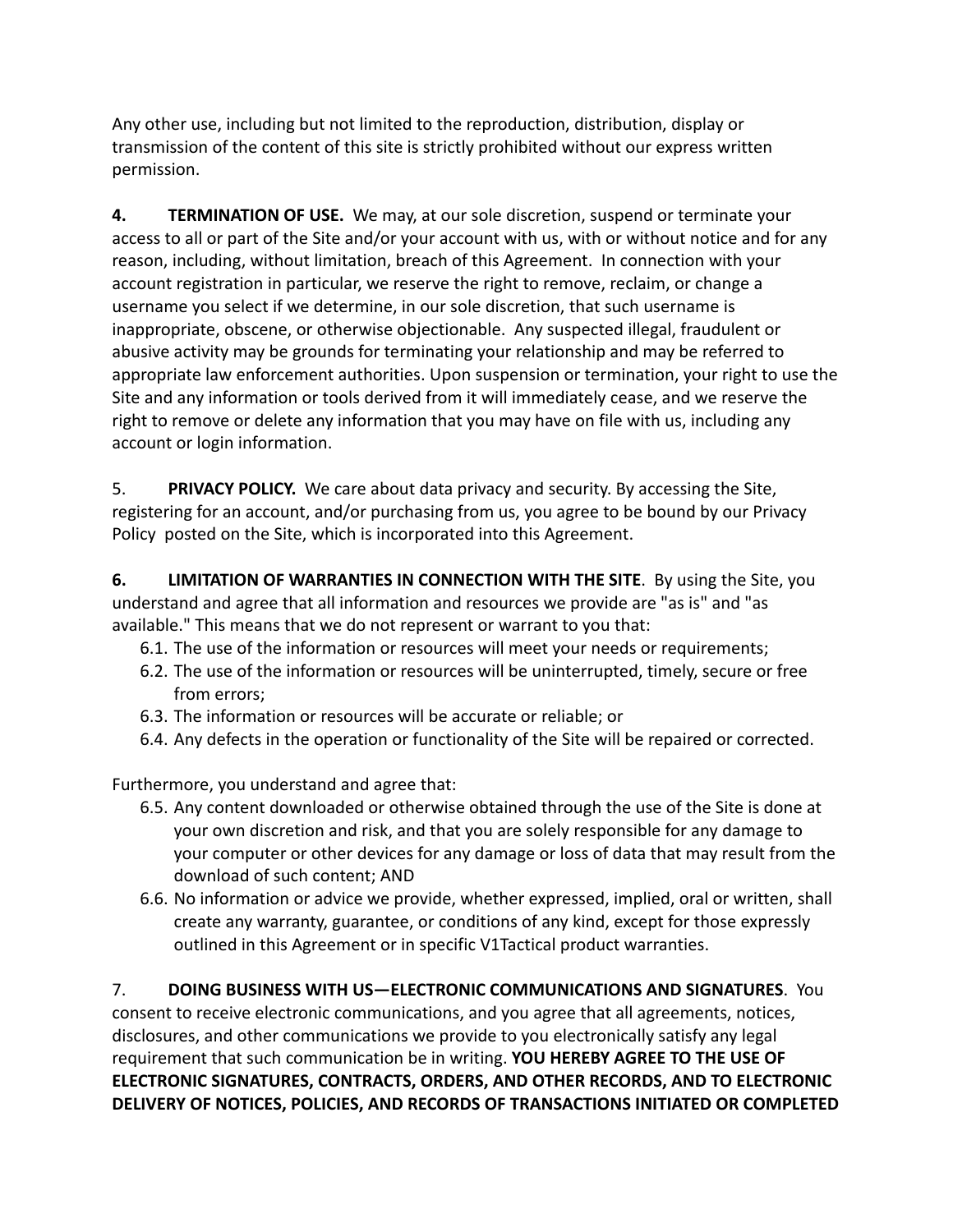**BY US.** You hereby waive any rights or requirements under any statutes, regulations, rules, ordinances, or other laws in any jurisdiction which require an original signature or delivery or retention of non-electronic records, or to payments or the granting of credits by any means other than electronic means. You hereby waive any and all defenses you may have based on the electronic form of this Agreement and the lack of signing by the parties hereto to execute this Agreement and to agree to be bound by it.

# **8. SHIPPING DATES**

**8.1. In-Stock Items.** Firearm orders for in-stock items generally process and ship within 5-7 business days after we receive full payment and a valid FFL designation (*see* SHIPPING A FIREARM—FFL'S AND TRANSFER OF OWNERSHIP, below). Accessory orders for in-stock items will generally ship within 3-5 business days after we receive payment.

**8.2. Special Orders and Allocation Dates.** Most manufactures build products in "*allocations*" rather than a continual production run for a specific product/part. The "*allocation date*" or "*estimated special order date*" is the estimated production date assigned by the manufacturer plus the lead time required to ship the item to V1Tactical. Allocation dates and Special-Order dates can change (earlier or later) due to manufacturing delays, parts shortages, work stoppages, or other causes beyond our control. We will advise you of the "allocation date" or "special order" date provided by the manufacturer, but we are not responsible for the manufacturer's changes to that date. **Standard cancellation fees will apply if you cancel an order due to a change in the initial estimated delivery date**.

### **9. SHIPPING POLICIES**

**9.1. Your Responsibility to Know the Law.** V1Tactical abides by the laws, local restrictions and ordinances in your state. We will not ship firearms to a third party to be modified or changed in any way from manufactured specifications. The firearm you purchase must be compliant AS IS from the manufacturer before we will ship. It is your responsibility and duty to know and understand the gun laws, local restrictions and ordinances in your state. It is also your responsibility to verify items being purchased are legal to ship to your area. We cannot and do not provide legal advice regarding your state's guns laws. However, we have found [this website](https://www.gunlawsbystate.com/law/home) helpful and informative. You acknowledge and accept full responsibility for the laws, local restrictions and ordinances of your state.

**9.2. Split Shipments.** We do not split ship orders unless an additional shipping fee is paid. Please contact us regarding your order if you have any questions or would like to request a split-ship.

9.3. **Shipping Insurance and Shipping Costs.** Shipping insurance is offered at a rate of 0.75 cents per \$100 of the ordered item(s)' value and is optional. V1Tactical.com is not responsible for uninsured items lost or damaged in transit. If you would like to review the total shipping charges for your order, click "checkout" to preview the order. You can preview the order, including the ship-to address and the shipping charge, before you click to confirm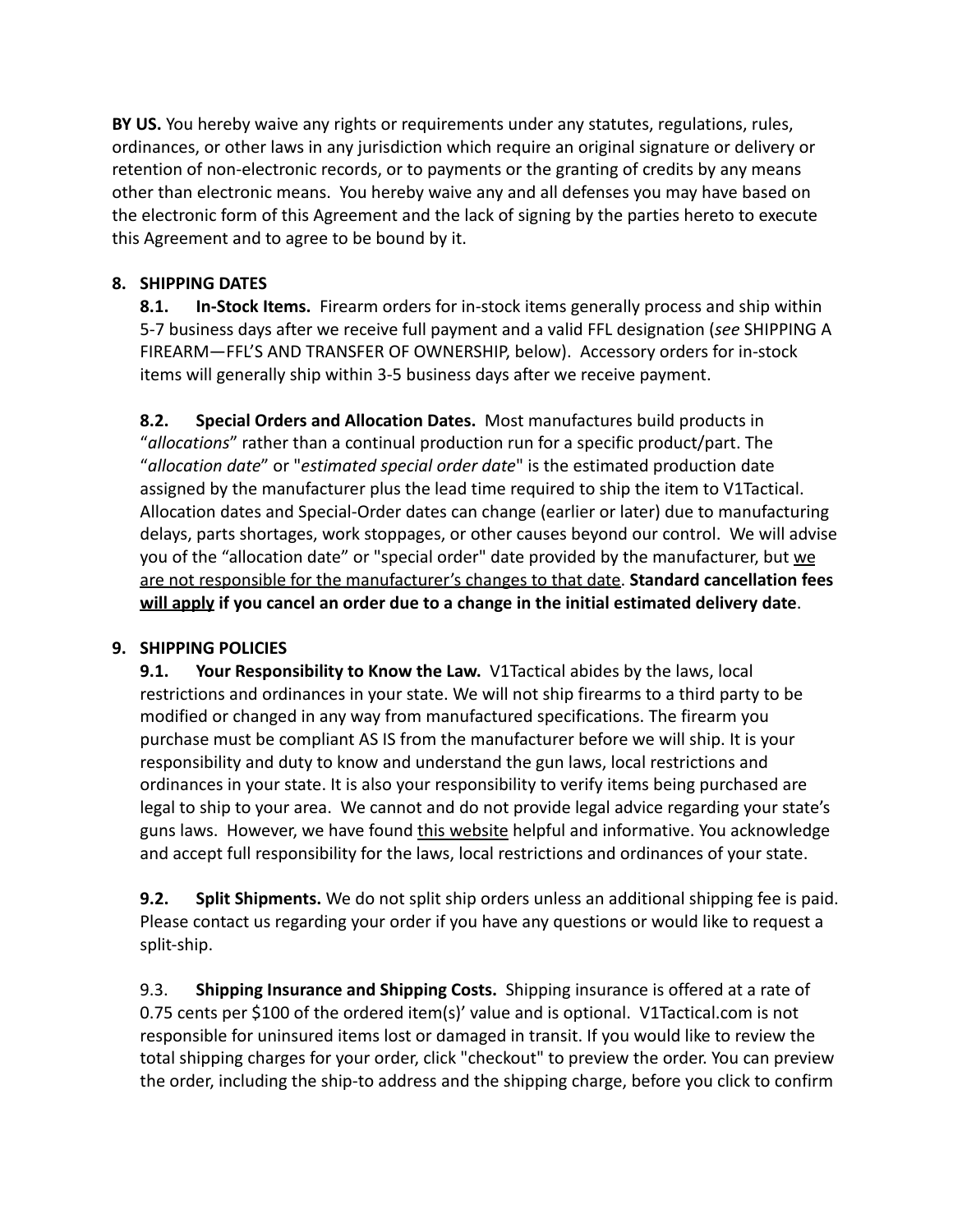your order. The shipping and handling charge covers the cost of standard shipping. If you require expedited shipping, the shipping fees will be greater. We do NOT ship to PO Boxes.

**9.4. Shipping a Firearm—FFLs and Transfer of Ownership.** V1Tactical.com will ONLY transfer ownership of a firearm to individuals or agencies in possession of a valid Federal Firearms License ("FFL"). This means we cannot ship directly to you unless you are an FFL holder.

If you do not hold a valid FFL, we will transfer your purchased firearm to your choice of a licensed gun dealer in your state. You will remain responsible:

to ensure that a firearm is legal to own in your state.

● to complete all required paperwork when you pick up your purchase from your local dealer.

Be aware that it is customary for local dealers to charge a transfer fee at the time you pick up your purchase. This transfer fee is strictly between you and your local dealer. Please check with your local dealer concerning their policies. You do not pay V1Tactical.com the transfer fee. **Certain dealers also apply sales tax**. Again, this is between you and your FFL dealer. V1Tactical.com only collects sales tax if you reside in the state of Arizona.

### **10. RETURNS**

**10.1. Accessories.** Returns of accessories are ONLY accepted for unopened merchandise. To return accessories, you must contact us within seven (7) calendar days of receipt to obtain a return authorization from us. You will be responsible to pay any return shipping and a 20% restocking fee.

**10.2. Ammunition.** All sales of ammunition and ammunition components are final and non-returnable.

**10.3. New Firearms. VERY IMPORTANT - FIREARM RETURNS!!** Firearms may only be returned to the manufacturer for replacement or repair pursuant to the manufacturer's warranty policy. Firearms cannot be returned to us and we do not reimburse for FFL fees.

We strongly recommend you take your time to inspect all firearms thoroughly BEFORE proceeding with the transfer from the FFL. Note: If you return a firearm directly to the manufacturer (without involving the FFL), the manufacturer can generally return the repaired firearm directly to you without additional FFL transfer or associated fees.

### **11. CANCELLATION—FEE SCHEDULE**

Note: Shipped orders CANNOT be canceled! All cancellation requests must be via email to: Support@V1Tactical.com

- Orders canceled within 12 hours of order being placed (if not shipped) 5% fee
- Orders canceled 12-24 hours of order being placed (if not shipped) 10% fee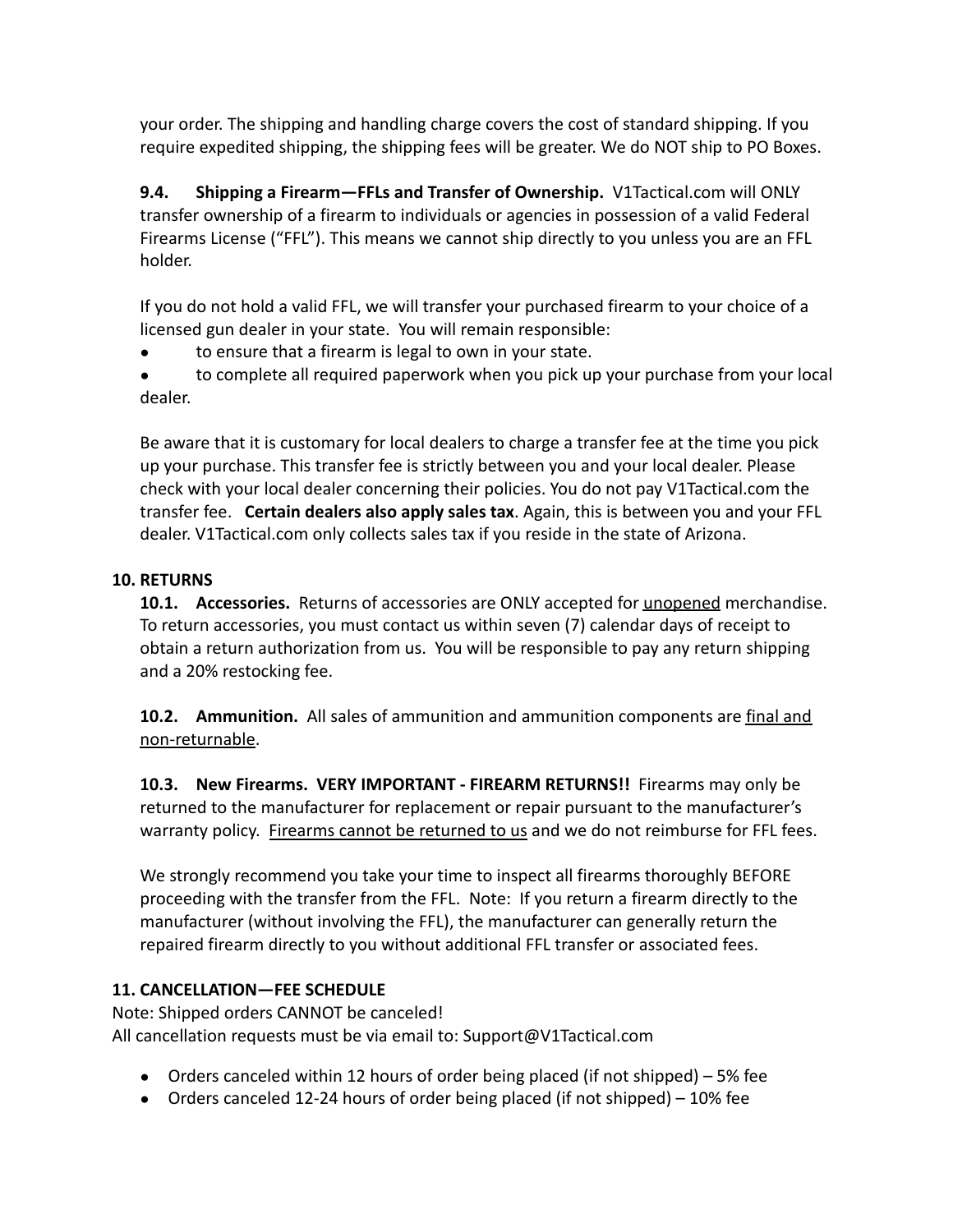● Orders canceled beyond 24 hours of order being placed (if not shipped) – 20% fee

**12. DISCLAIMER OF WARRANTIES WITH REGARD TO PRODUCTS.** UNLESS OTHERWISE EXPRESSED, V1TACTICAL LLC EXPRESSLY DISCLAIMS ALL WARRANTIES AND CONDITIONS OF ANY KIND, WHETHER EXPRESS OR IMPLIED, INCLUDING, BUT NOT LIMITED TO THE IMPLIED WARRANTIES AND CONDITIONS OF MERCHANTABILITY, FITNESS FOR A PARTICULAR PURPOSE AND NON-INFRINGEMENT.

**13. LIMITATION OF OUR LIABILITY.** In conjunction with the Limitation of Warranties as explained above, you expressly understand and agree that any claim against us shall be limited to the amount you paid, if any, for use of products and/or services. We shall not be responsible or liable for any loss, damage, delay, or failure to act caused by any cause beyond our reasonable control. Moreover, we will not be liable for any direct, indirect, incidental, consequential or exemplary loss or damages which may be incurred by you as a result of using the Site, the purchase of any product from us, and/or as a result of any changes, data loss or corruption, cancellation, loss of access, or downtime.

**14. PRICE CHANGES AND TYPOGRAPHICAL ERRORS.** While we endeavor to provide accurate information on the Site, price quotations constitute invitations to bargain, and not an offer to contract. The contract price will be displayed at the time of purchase, where you will have the opportunity to accept or reject the transaction. Moreover, in the event that a product is mistakenly listed at an incorrect price, we reserve the right to refuse or cancel the order, whether or not the order has been confirmed and your credit card charged. If your credit card has already been charged for the purchase and your order is refused or cancelled, we will issue an appropriate credit to your credit card account.

**15. GOVERNING LAW.** This website is controlled by V1Tactical, LLC, which is based in Peoria, Arizona. By accessing our website, you agree that the statutes and laws of the State of Arizona, without regard to its choice-of-law provisions, will apply to all matters relating to the use of the Site and the purchase of any products or services through the Site. Furthermore, any action to enforce this Agreement must be brought in Maricopa County, Arizona, pursuant to the Dispute Resolution provisions of this Agreement. By accessing the Site and/or purchasing from us, you hereby agree to personal jurisdiction in Maricopa County, and you waive any jurisdictional, venue, or inconvenient forum objections.

### **16. DISPUTE RESOLUTION.**

**16.1. Mandatory arbitration; waiver of class-actions**. All disputes arising from this Agreement, use of the Site, and/or any products you purchase from us must be resolved through binding arbitration. You and we agree to give up the right to have any such disputes resolved in court. Furthermore, you waive the right to bring a class-action against us, unless you live in a jurisdiction where such a class-action waiver is not permitted.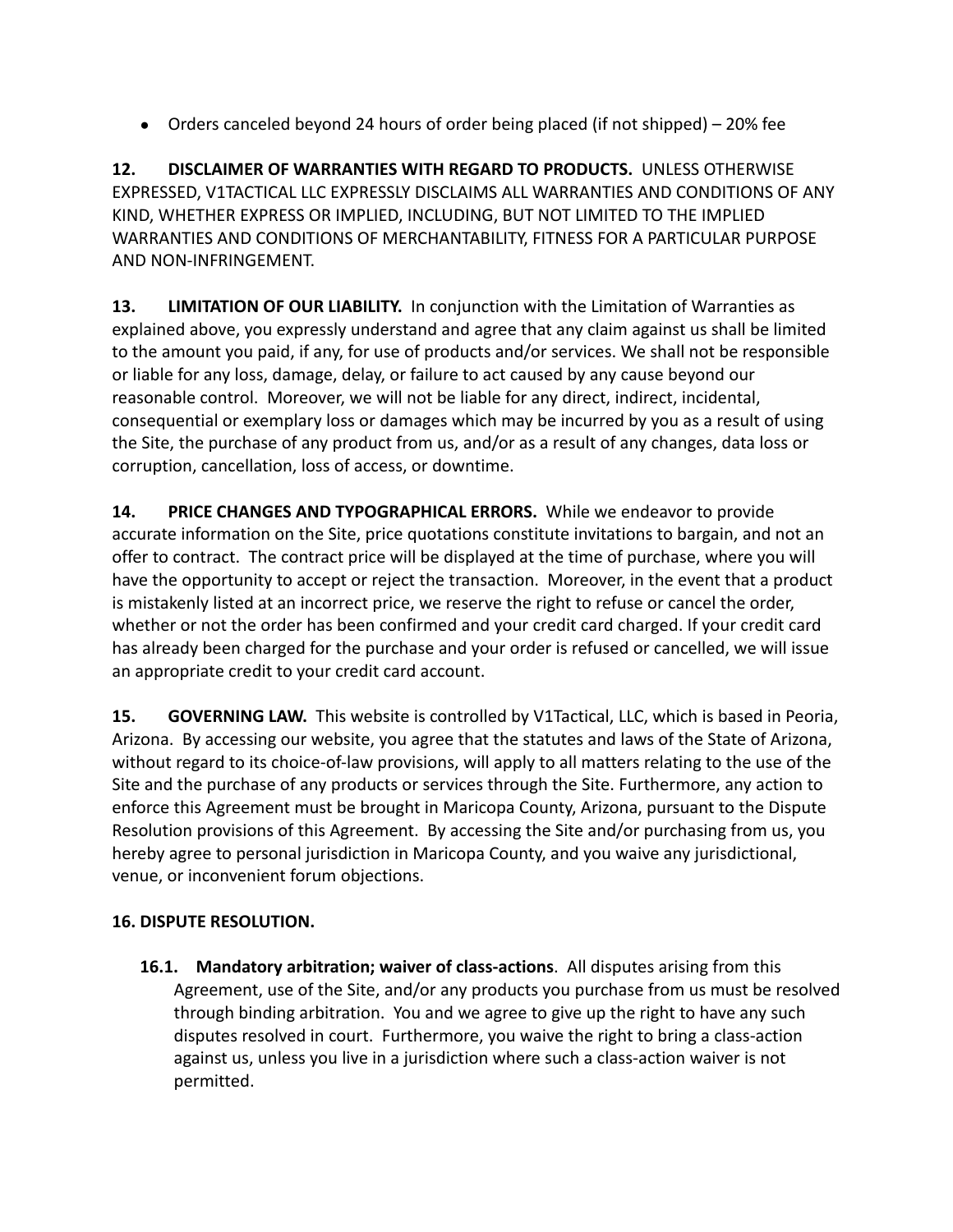- **16.2. Procedure**. All arbitration claims shall be administered by the American Arbitration Association in accordance with its Commercial Arbitration Rules. Claims shall be heard by a single arbitrator. Judgment on the award rendered by the arbitrator may be entered in any court having jurisdiction thereof. The award of the arbitrator shall be final and unappealable. The award may be vacated, modified or corrected only as and on the grounds provided in the Federal Arbitration Act at 9 U.S.C. §§ 10 and 11.
- 16.3. **Remedies, Costs, and Fees**. In addition to monetary damages, as part of the arbitration award, the arbitrator shall award the prevailing party, if any, its cost and fees**.** Monetary damages assessed against us shall not exceed the purchase price you have paid to us. The arbitrator will have no authority to award punitive or consequential damages. "Costs and fees" mean all reasonable pre-award expenses of the arbitration, including the arbitrators' fees, administrative fees, travel expenses, out-of-pocket expenses such as copying and telephone, court costs, witness fees, and reasonable attorneys' fees.
- 16.4. **Time Limits.** If you wish to assert a claim against us, you must do so within certain time limits, depending upon your situation. If your claim relates to products you received from us, you must file your claim within 90 days of the date you received the products. If your claim relates to your failure to receive products you ordered from us, you must assert your claim within 90 days of the date you placed your order. If your claim does not involve products or the failure to receive products, you must assert your claim within 90 days of the date your claim arises. If you do not bring your claim within this time limit, you will be deemed to have waived the claim. The arbitration hearing shall take place within 90 days of the filing of a claim, and the award shall be rendered within 30 days after the hearing. The arbitrator shall agree to these limits prior to accepting appointment.

17. **HEADINGS FOR CONVENIENCE ONLY**. The headings of the paragraphs of this Agreement are solely for convenience or reference, and they shall not be used to construe meaning or intent. If there is any conflict between the headings and the text of this Agreement, the text shall control.

18. **INTERPRETATION OF AMBIGUITIES**. This Agreement shall be construed and enforce without any presumption or construction against the party drafting this Agreement.

19. **SEVERABILITY**. Each provision of this Agreement is separate and independent. If any provision of this Agreement is held invalid, such invalidity shall not invalidate the entire Agreement, and the remainder of the Agreement shall not be affected.

20. **NO WAIVER**. Our failure to exercise or enforce any right or provision of this Agreement shall not operate as a waiver of such right or provision.